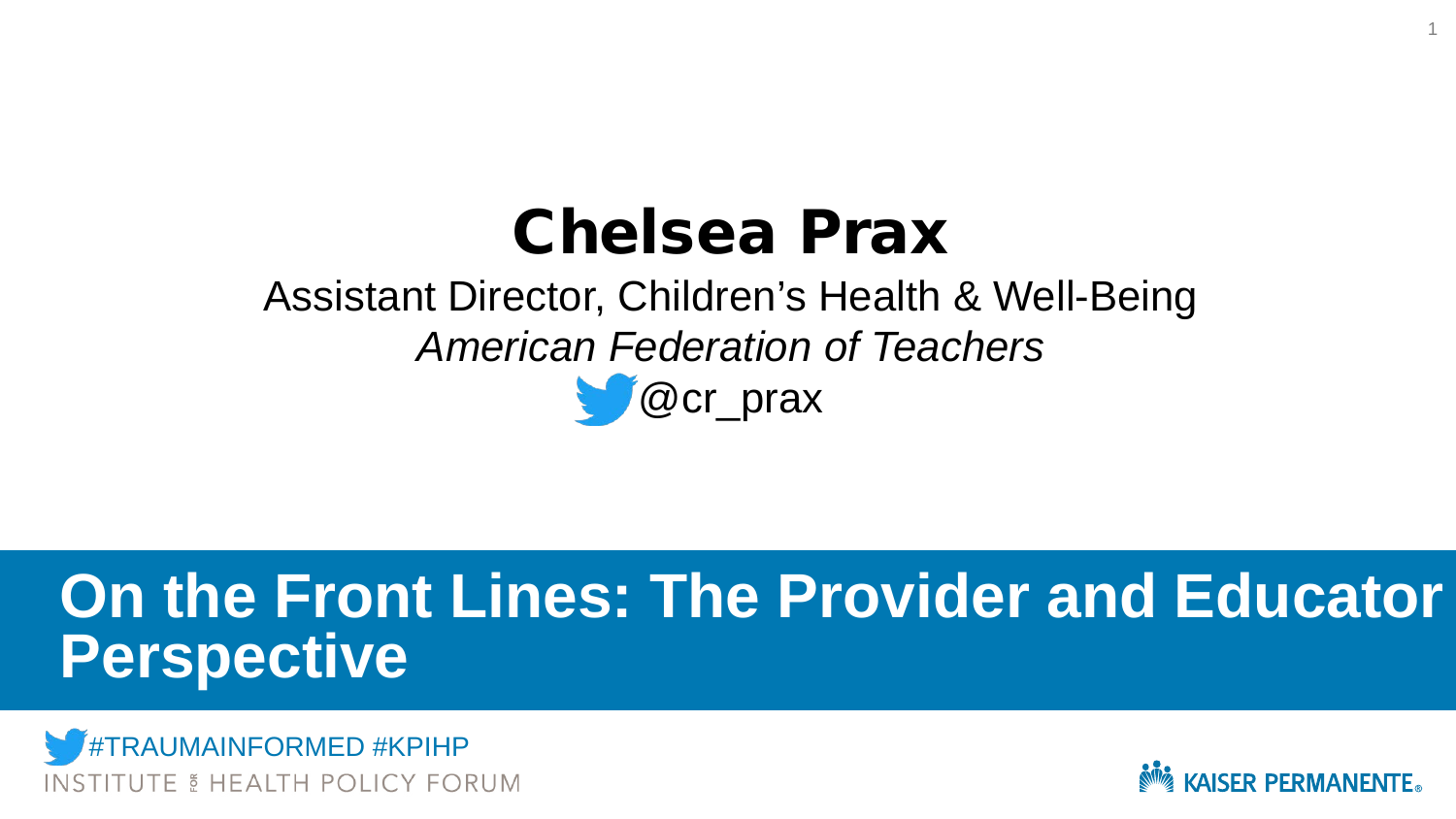

## On The Frontlines: AFT Members' Perspectives



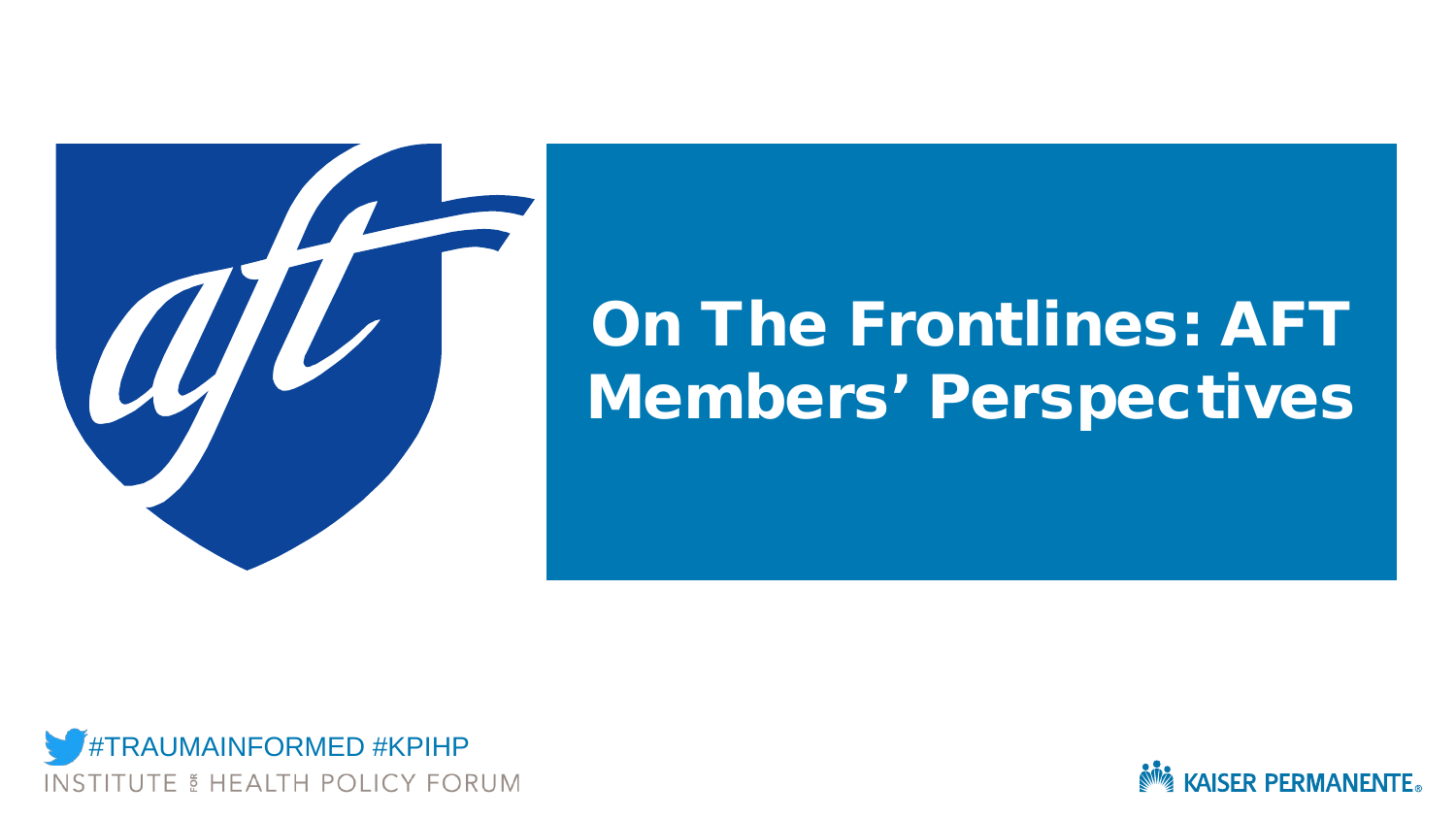#### **OUR MISSION**

The **American Federation of Teachers** is a union of professionals that champions fairness; democracy; economic opportunity; and high-quality public education, healthcare and public services for our students, their families and our communities. We are committed to advancing these principles through community engagement, organizing, collective bargaining and political activism, and especially through the work our members do.

Randi Weingarten PRESIDENT

Lorretta Johnson **SECRETARY-TREASURER** 

Mary Cathryn Ricker **EXECUTIVE VICE PRESIDENT** 



Copyright © American Federation of Teachers, AFL-CIO. Permission is hereby granted to AFT state and local affiliates to reproduce and distribute copies of the work for nonprofit educational purposes, provided that copies are distributed at or below cost, and that the author, source, and copyright notice are included on each copy. Any distribution of such materials to third parties who are outside of the AFT or its affiliates is proh ed without first receiving the express written permission of the AFT.



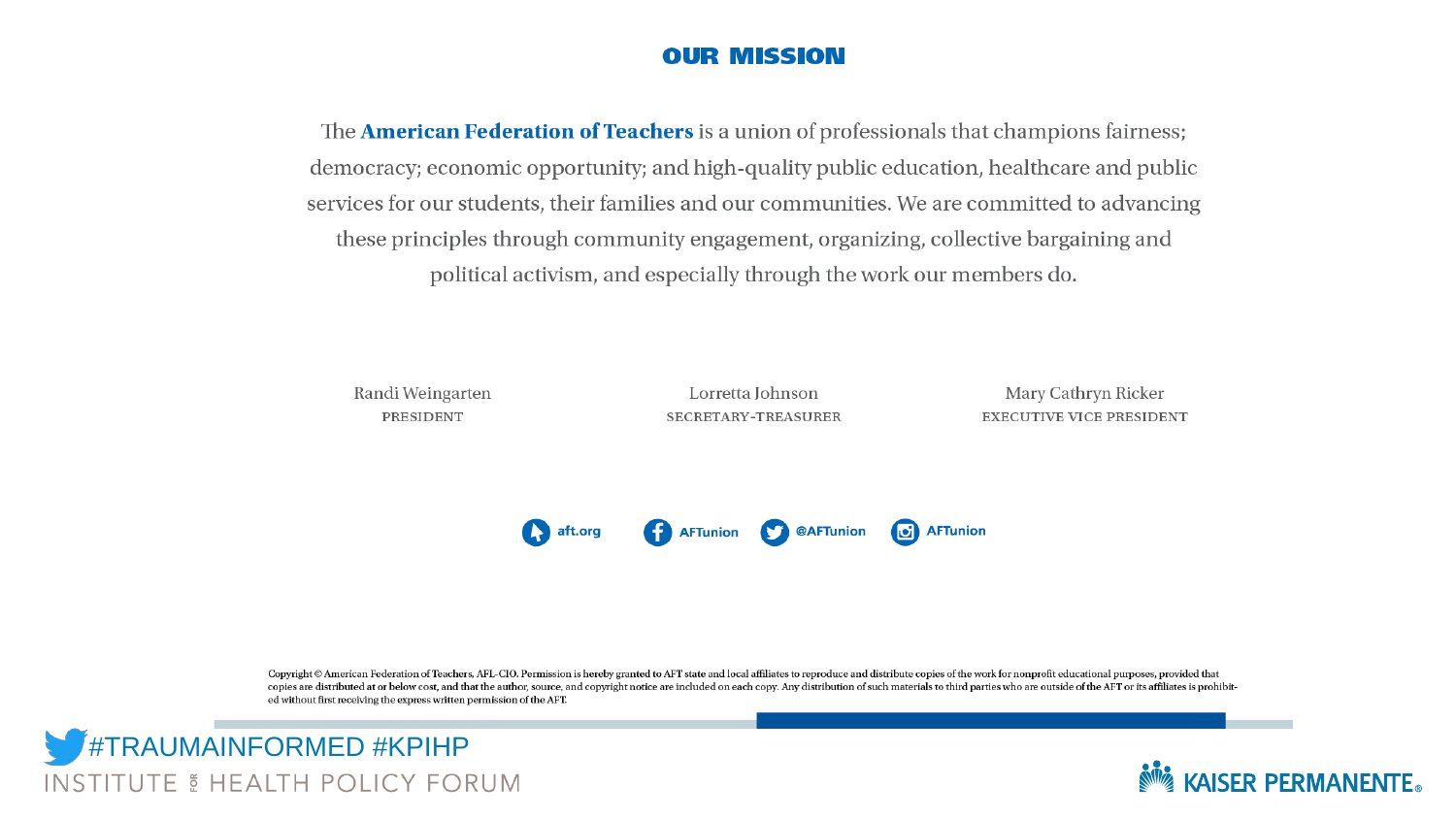# **By the numbers**

- 2 sectors: education & health
- 5 divisions
- ~3,500 local affiliates
- 1.7 million members







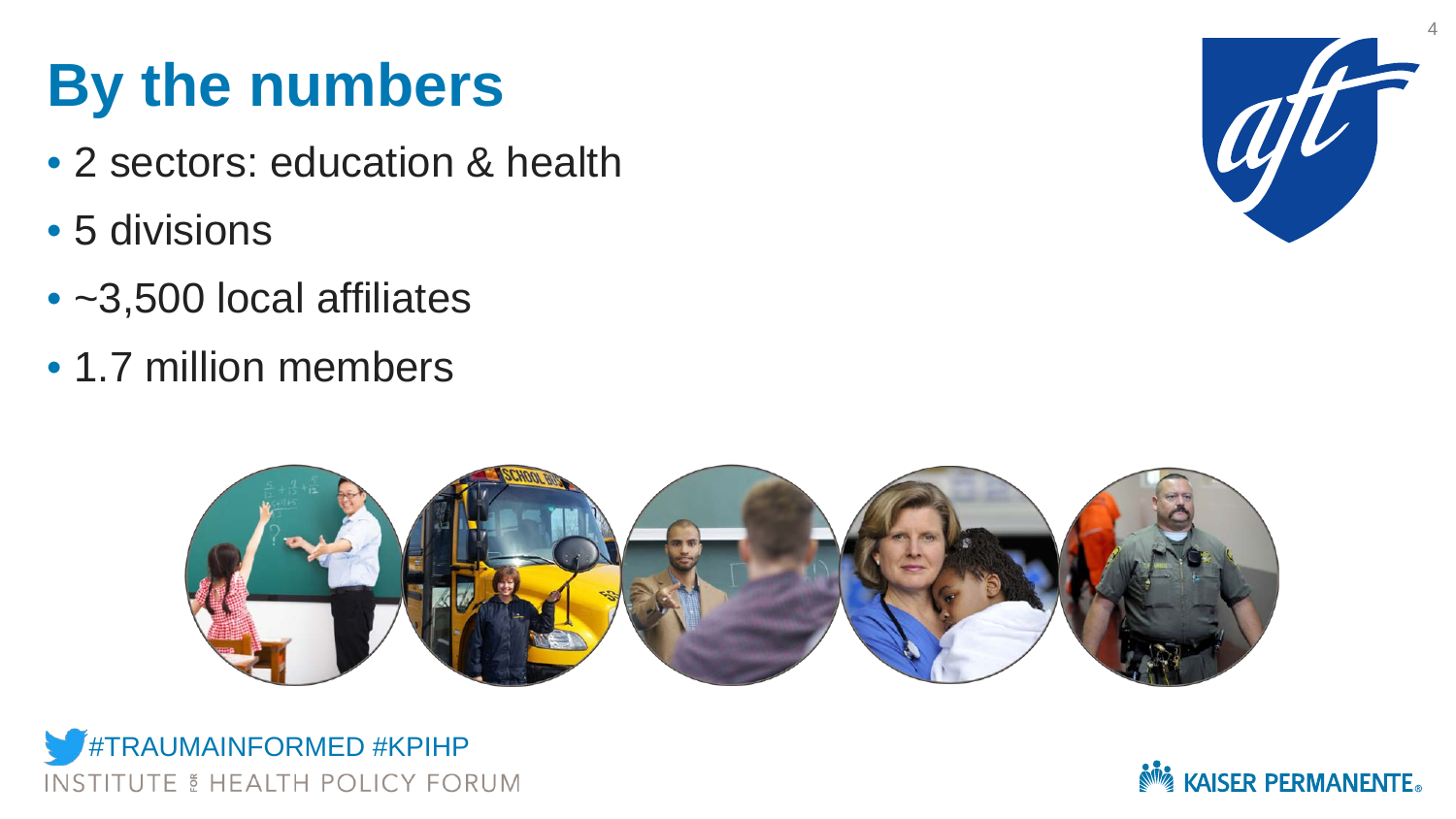# **Agenda**

*A former teacher with an MPH shares …*

- Educators' priorities
- Day-to-day experiences
	- Needs & challenges
	- Questions
	- Secondary trauma
- Supports
	- AFT's work
	- Still needed





*Helping Children Thrive: http://bit.ly/1E0gwai*

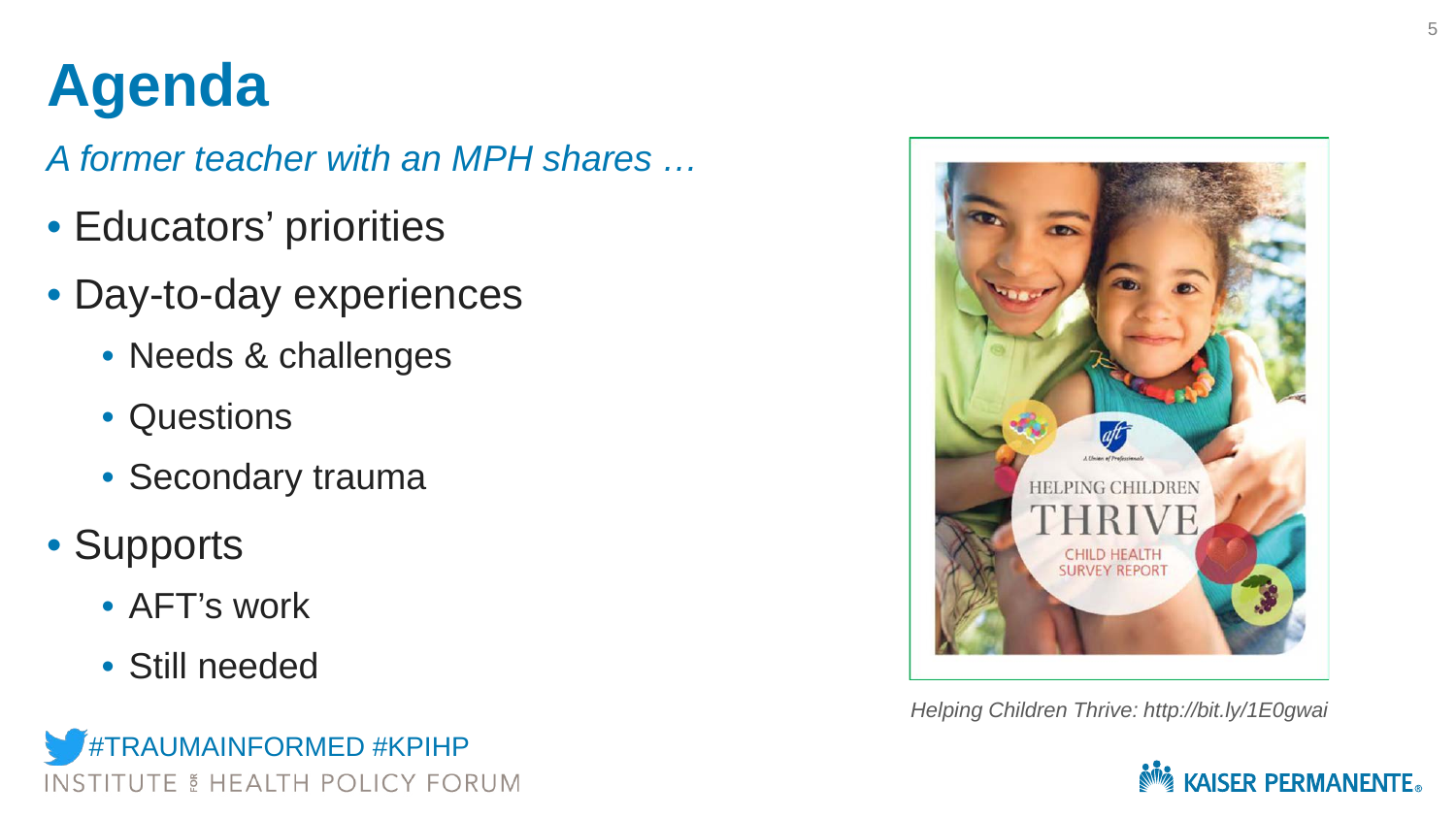### **Educators' Voices**



**"**Mental health issues continue to rise in younger and younger children, including early childhood.

—Reading recovery teacher, grade 1, Champaign, IL

**"**Severe mental health issues are alarmingly increasing by leaps and bounds!!!!" —Teacher, grade 2, Providence, RI

**"**Many dysfunctional families and mentally/emotionally ill children who don't get the outside help they need. The mental health system in this state is too complicated and limited."

—K-5 Educator, Pawtucket, RI

**"**I have several students who struggle with mental/emotional health, as well as some who face hunger on a daily basis. While things like asthma and allergies are also present in my students, they do not have as large of an impact on them as those previously stated."

—Teacher, grade 4, Morgan Hill, CA



#TRAUMAINFORMED #KPIHPE & HEALTH POLICY FORUM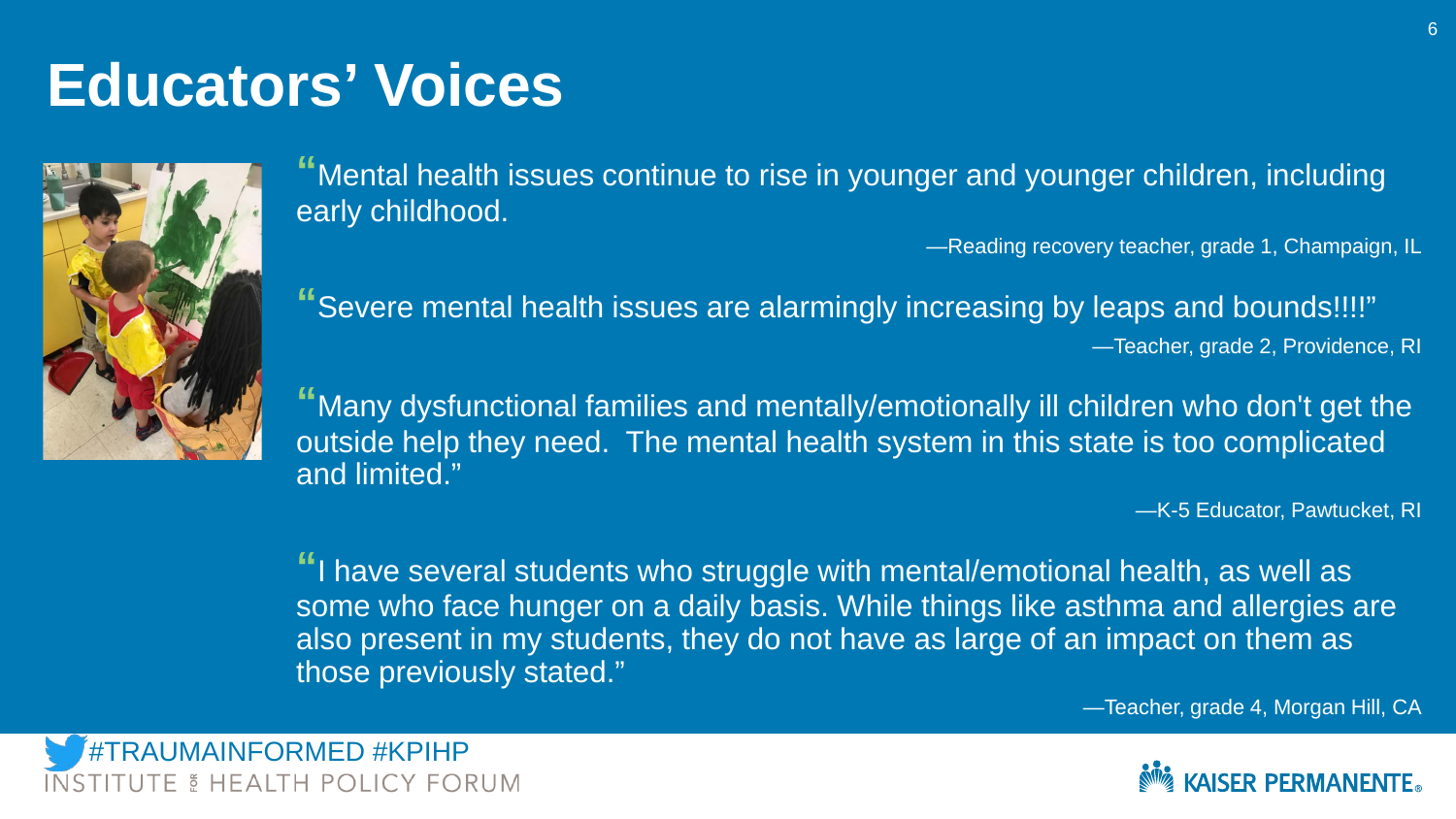# **Key Themes**

*Schools are the nation's de facto pediatric mental health institutions and provide the majority of health services to children in need*

- Instructional personnel
	- Identify students' needs
	- Refer to appropriate school staff and community partners (when available)
	- Coordinate relevant care, including through IEP processes
	- Follow-up to make sure the needs are being or have been adequately addressed
- Despite "significantly reducing mental health problems" and helping children connect to supports (Castro, 2018), school personnel are generally dissatisfied with inadequate:
	- Skill development
	- Staffing
	- Student access to outside supports



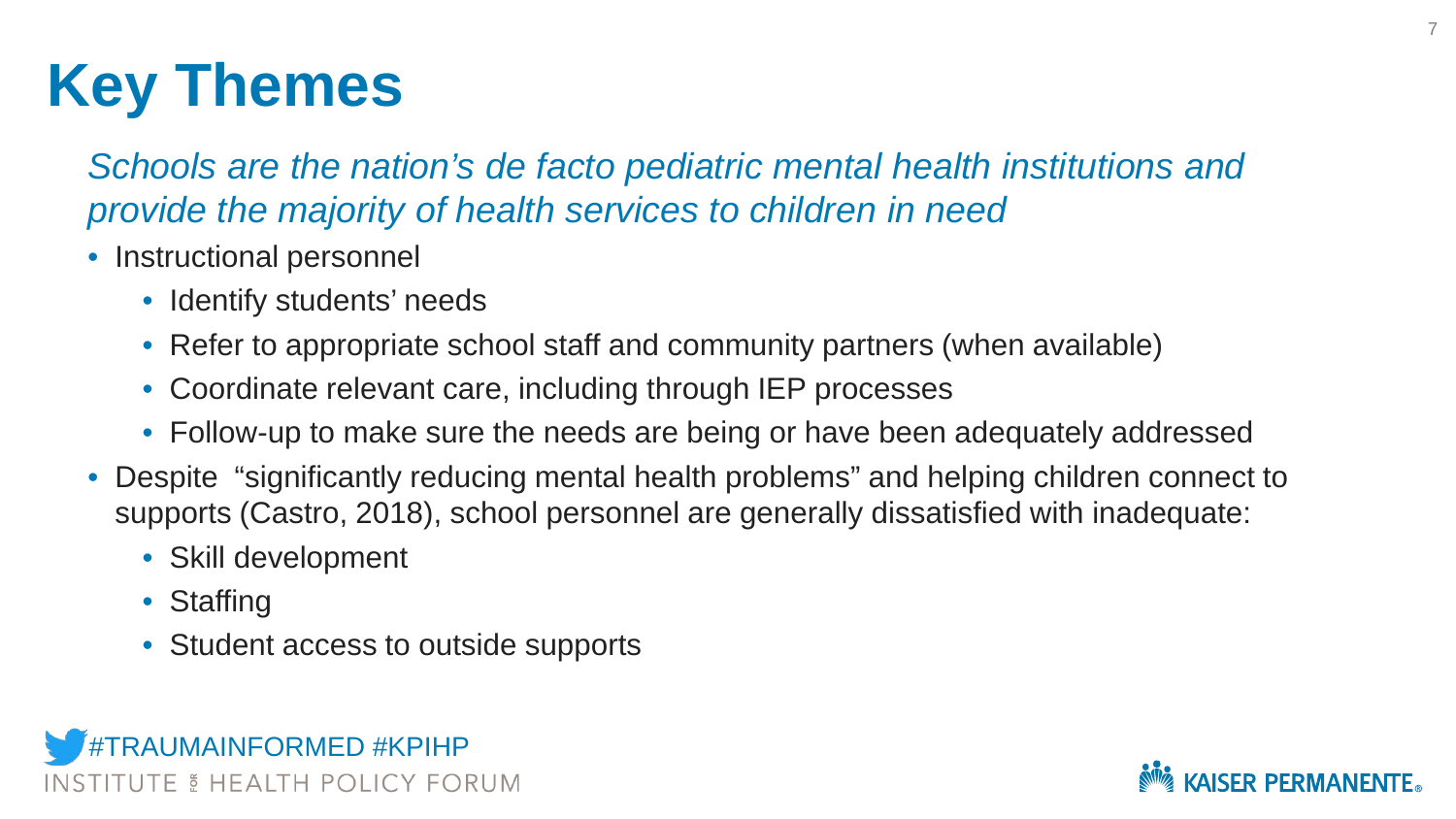# **Questions**

#### *The fields of mental health + education need to clarify*

- What is the **function** of schools in an ideal pediatric mental health system? How do we transition from here to there?
	- Screening
	- Prevention
	- Universal and/or Tier 1 interventions
	- Whole-family interventions
	- Follow-up
- **Roles and responsibilities**
	- Who should do what?
	- When is it 'my turn?'
- **Capacity demands**
	- How much training is necessary for workers at each tier to be impactful?
	- What is a reasonable scope of work for any given staff person?



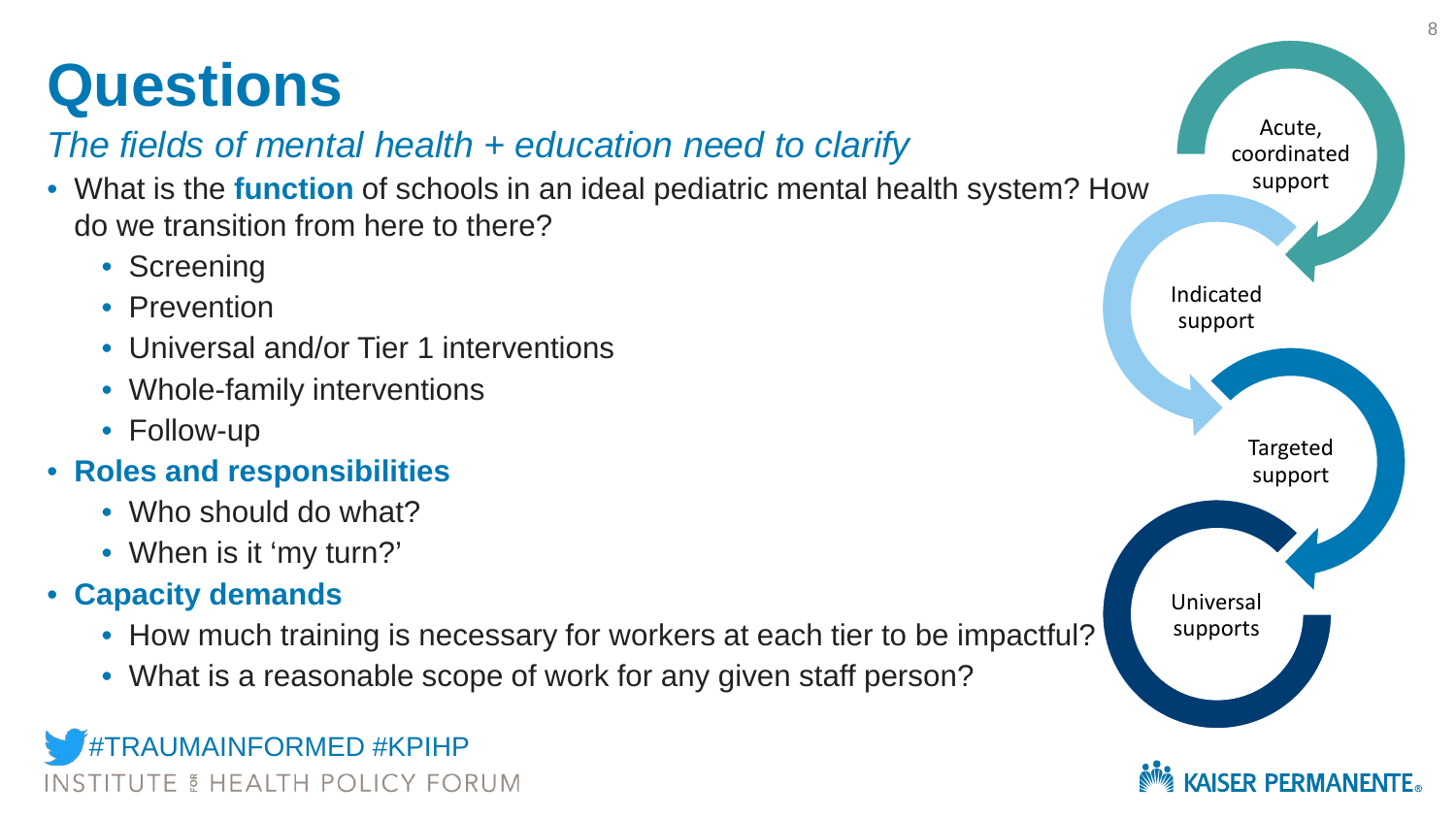# **Secondary Trauma & Staff Care**

#### **Working in schools is more stressful than many other professions**

*Compared to national worker samples …*

- School personnel report more days of "not good" mental health per month
- School personnel are 1.5x more likely to report their physical health as "fair" or "poor"
- School personnel are more likely to have hypertension, diabetes and prediabetes



2017 EQWL: http://bit.ly/2zyQVID



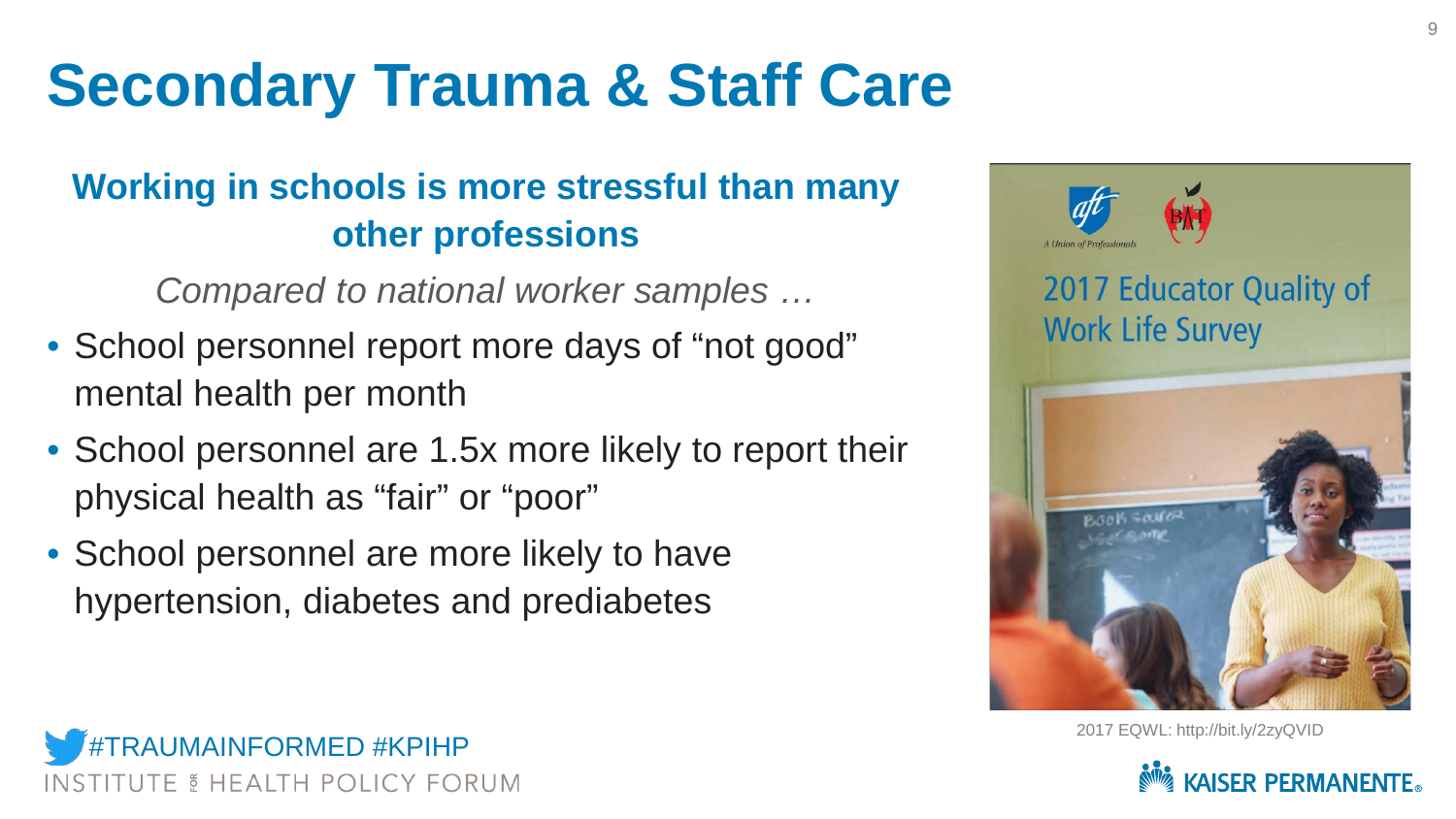# **AFT Work …**

#### • **Promoting staff well-being**

- Membership benefits, such as student debt clinics
- Health & safety committees
- Coalition work to address the role of the union in staff wellness

### • **Supporting skill development**

- Workshops, webinars & printables
- Training of trainers

### • **Supporting robust staffing**

- Traditional contract negotiation support
- Medicaid in schools advocacy, research and policy change